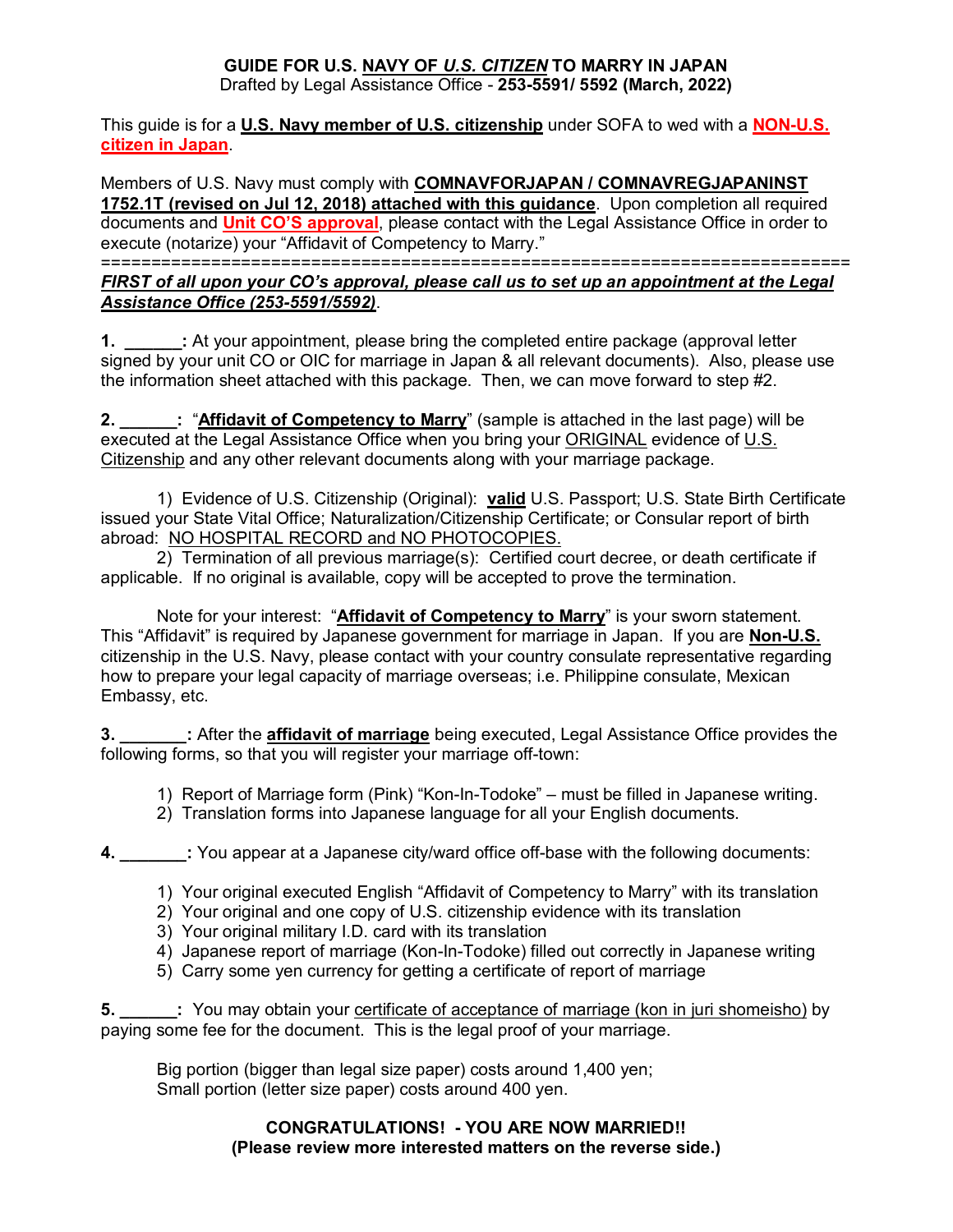#### ========================================================================== **NOTES FOR YOUR INTERESTS**:

(1) **ORIGINAL** evidence of U.S. citizenship: U.S. birth certificate issued by your birth State. The original birth certificate must be shown at a Japanese city office for marriage registration. The copy is **not** acceptable off-base; or VALID U.S. passport or Certificate of Naturalization, etc.

========================================================================

## **OTHER THINGS TO KNOW**:

 $\Box$  If your fiancée is a NON-SOFA U.S. citizen or Third country national - living in Japan under Japanese visa status, or coming to Japan for marriage, **he/she must get information from his/her respective Embassy/Consulate located in Japan re: how to marry in Japan; i.e. U***.S. Embassy Tokyo web site:<http://japan.usembassy.gov/> for U.S. citizen, or third country*  national's respective embassy or consulate located in Japan. Each country has its own regulations and document required. Or it is recommended to check with a local city office directly.

## **AFTER MARRIAGE:**

**Translation** – Please search online for "**Military One Source**" to translate the

document

**<https://livechat.militaryonesourceconnect.org/chat/>**

It is free and available 24/7. Their number is 1-800-342-9647.

DO NOT ASK FOR ENGLISH TRANSLATION FROM A CITY OFFICE PERSONNEL.

I.D. CARD issuance – Ask I-PAC or Admin/Personnel Office of your Unit.

 $\Box$  Enrolling dependency status to personal records  $-$  Ask your Admin/Personnel Officer

| $\Box$ Social Security Number for your Non-U.S. citizen family member(s) – Social Security |
|--------------------------------------------------------------------------------------------|
| Number is assigned to only U.S. citizen or Legal Permanent Resident.                       |

 $\Box$  ITIN – Individual Tax Identification Number – If your family member is not eligible to get SSN. W-7 form for ITIN can be downloadable on the internet.

| $\Box$ Tricare – Ask Branch Medical Clinic. |  |
|---------------------------------------------|--|
|---------------------------------------------|--|

 $\Box$  SOFA status request – if your acquired family member(s) are from Third country or NON-SOFA U.S. citizen under Japanese visa status, it can be changed to a dependent status under SOFA. If so, please come to the Legal Assistance Office before the visa expires.

Immigrant Visa Petition: I-130 - If your acquired family member(s) is/are non-U.S. citizen(s), we'll assist them with getting their immigrant visa(s).